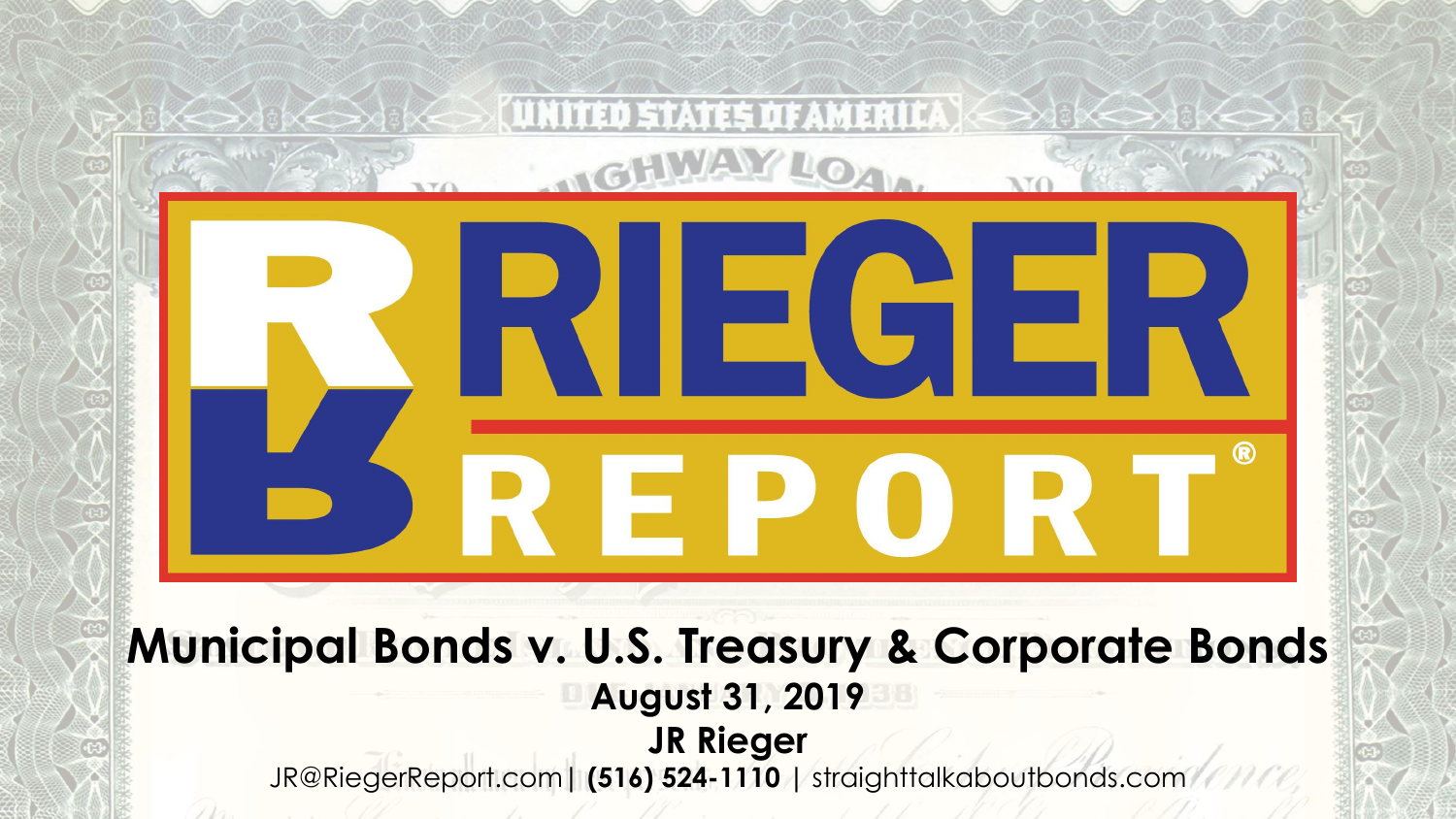

#### **Municipal Bond Market: August was "Risk Off"**

- **Muni yields drop as geopolitical risk overtakes markets driving yields for "risk off" asset classes down. "Surge" of new refunding issues have little impact on supply/demand imbalance.**
- **Compared to the 1.85% dividend yield of the SPDR S&P 500 ETF, AAA munis remain rich with exception of the extremely long end of the curve.**
- **Compared to corporate bonds, such as Apple Inc. bond issues, yields for AAA munis are expensive with the exception of the very long end of the curve and only for the higher tax bracket investor base.**
- **The muni/U.S. Treasury yield ratio on the long end of the AAA muni curve was about 105% of U.S. Treasury yields in December 2018, that ratio ended August 30, 2019 at 97% illustrating that munis are still pricey relative to U.S. Treasury bonds.**
- **Pension obligation shortfall impact: (Key states to watch: Illinois, Connecticut, New Jersey & Rhode Island)**
	- o **The [S&P Municipal Bond Illinois G.O. Index](https://us.spindices.com/indices/fixed-income/sp-municipal-bond-illinois-general-obligation-index) is yielding 2.30% and has narrowed in August v. the S&P Municipal Bond State G.O. Index [yield 1.4%. That spread is now 90bps and was 105bps at the beginning of the year.](https://us.spindices.com/indices/fixed-income/sp-municipal-bond-state-general-obligation-index)**
	- o **Both Connecticut, New Jersey G.O.s show a spread of 10bps to the broader index.**
	- o **Rhode Island G.O.s are not showing a market penalty at this time.**

**Source:** [S&P Dow Jones Indices, LLC](http://www.spindices.com/). Data as 8/30/2019.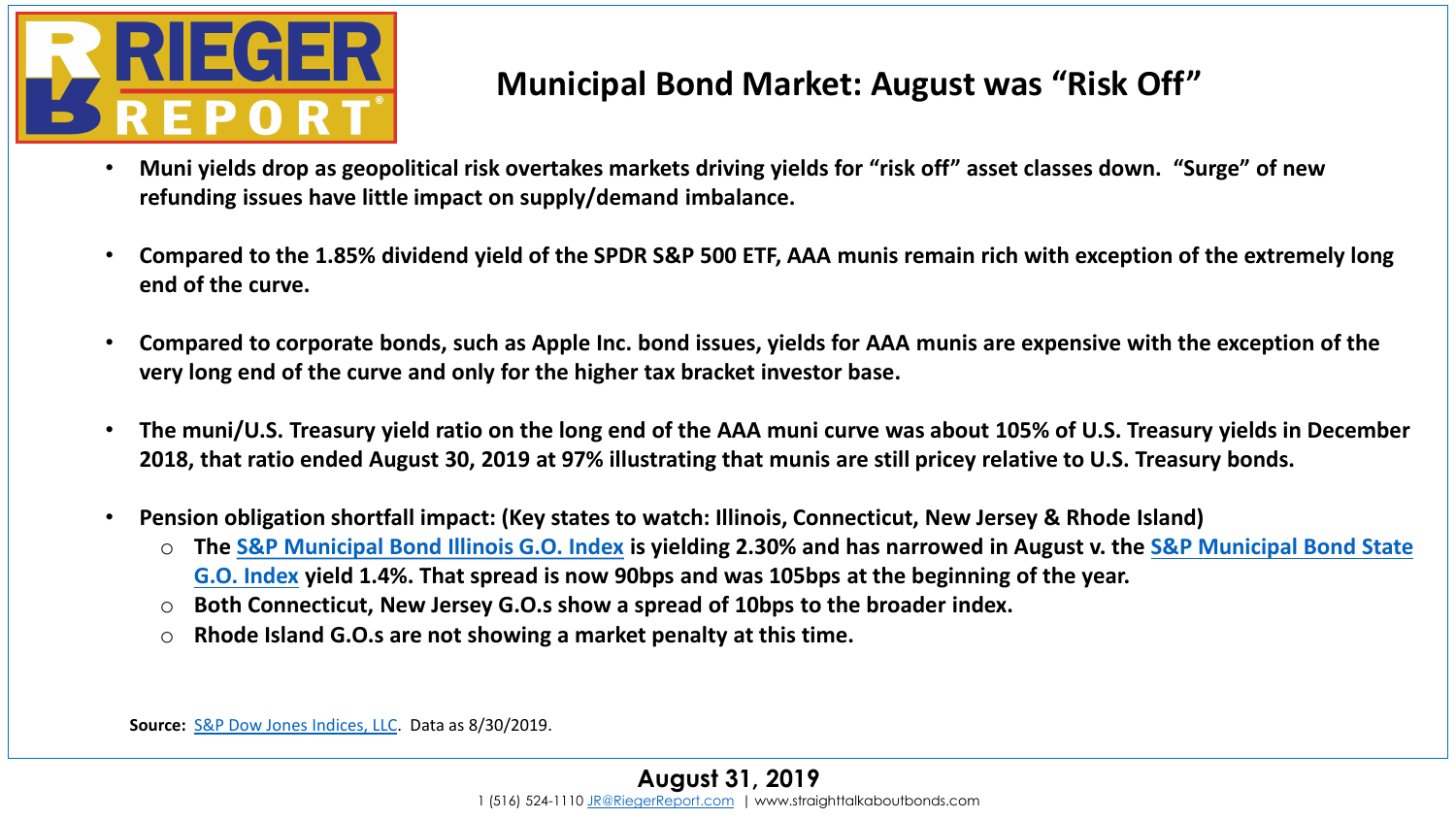

## **Select Asset Class Total Returns & Yields Year-to-Date**

| <b>Asset Class</b>                                   | <b>2019 Year-to-</b><br><b>Date</b><br><b>Total Return</b> | <b>Yield to Maturity</b> | <b>Taxable</b><br><b>Equivalent</b><br>Yield (37% Tax<br>Rate) | Insight:<br>MUB has a                                            |
|------------------------------------------------------|------------------------------------------------------------|--------------------------|----------------------------------------------------------------|------------------------------------------------------------------|
| <b>iShares National Muni Bond</b><br>(MUB)           | 7.49%                                                      | 1.53%                    | 2.43%                                                          | duration<br>that is<br>approx. 3<br>years<br>shorter<br>than LQD |
| iShares iBoxx \$ Investment Grade<br>Corporate (LQD) | 16.61%                                                     | 2.93%                    |                                                                |                                                                  |
| <b>SPDR Bloomberg Barclays High</b><br>Yield (JNK)   | 11.64%                                                     | 6.22%                    |                                                                |                                                                  |
| iShares TIPS Bond (TIP)                              | 8.99%                                                      | 1.54%                    |                                                                |                                                                  |
| SPDR S&P 500 ETF (SPY)                               | 18.14%                                                     | <b>NA</b>                |                                                                |                                                                  |

Sources: *[iShares by BlackRock](http://www.ishares.com/), SPDRs*. Table is provided for illustrative purposes only. Past performance is not a guarantee of future results. TEY = Taxable Equivalent Yield calculated at assumed tax rate indicated. Data as 8/30/2019.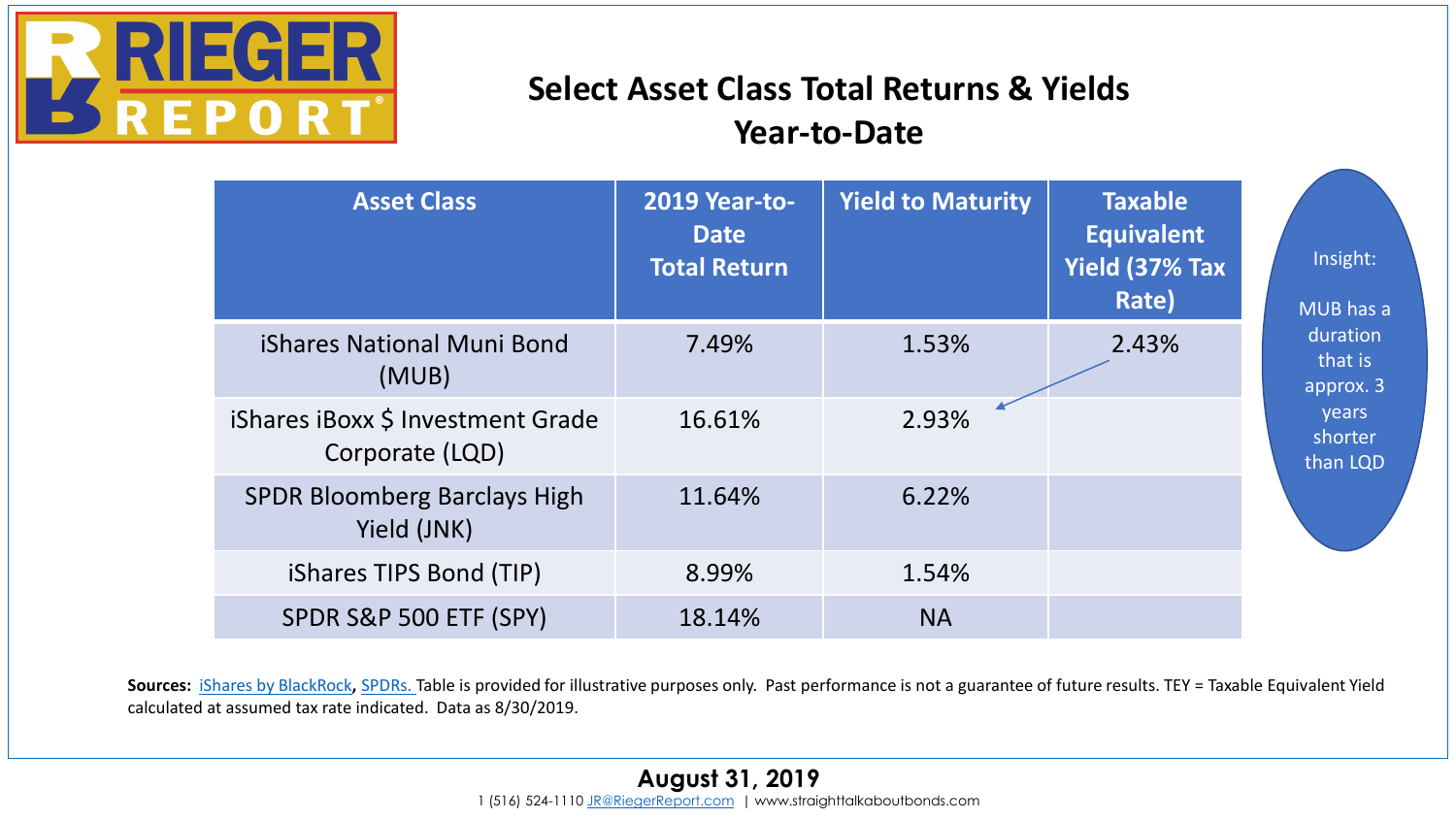

### **AAA Municipal Bond Yields Relative to UST Yields & SPY Dividend Yield**



Sources: [IHS Markit](https://ihsmarkit.com/index.html) (Municipal bond yields), [SPDR](https://us.spdrs.com/en/etf/spdr-sp-500-etf-trust-SPY) and the [U.S. Department of Treasury .](http://www.treasury.gov/) Chart is provided for illustrative purposes only. Past performance is not a guarantee of future results. Data as 8/30/2019.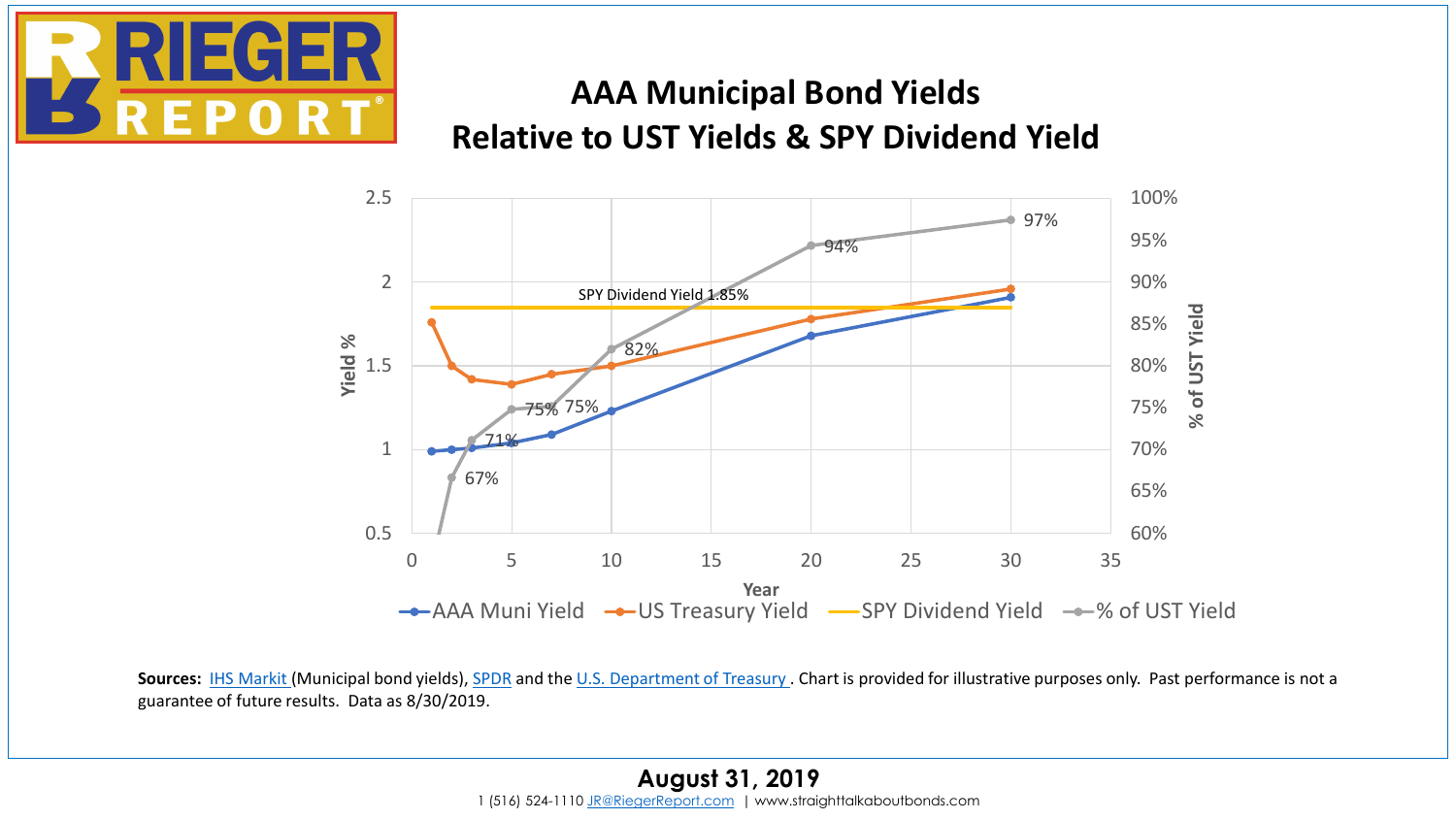

# **AAA Municipal Bond Yields & Taxable Equivalent**



Sources: **IHS Markit** (Municipal bond yields) and **Exchange Data International** (Apple Inc. bond yields.) Chart is provided for illustrative purposes only. Past performance is not a guarantee of future results. TEY = Taxable Equivalent Yield calculated at assumed tax rates indicated. Data as of 8/30/2019.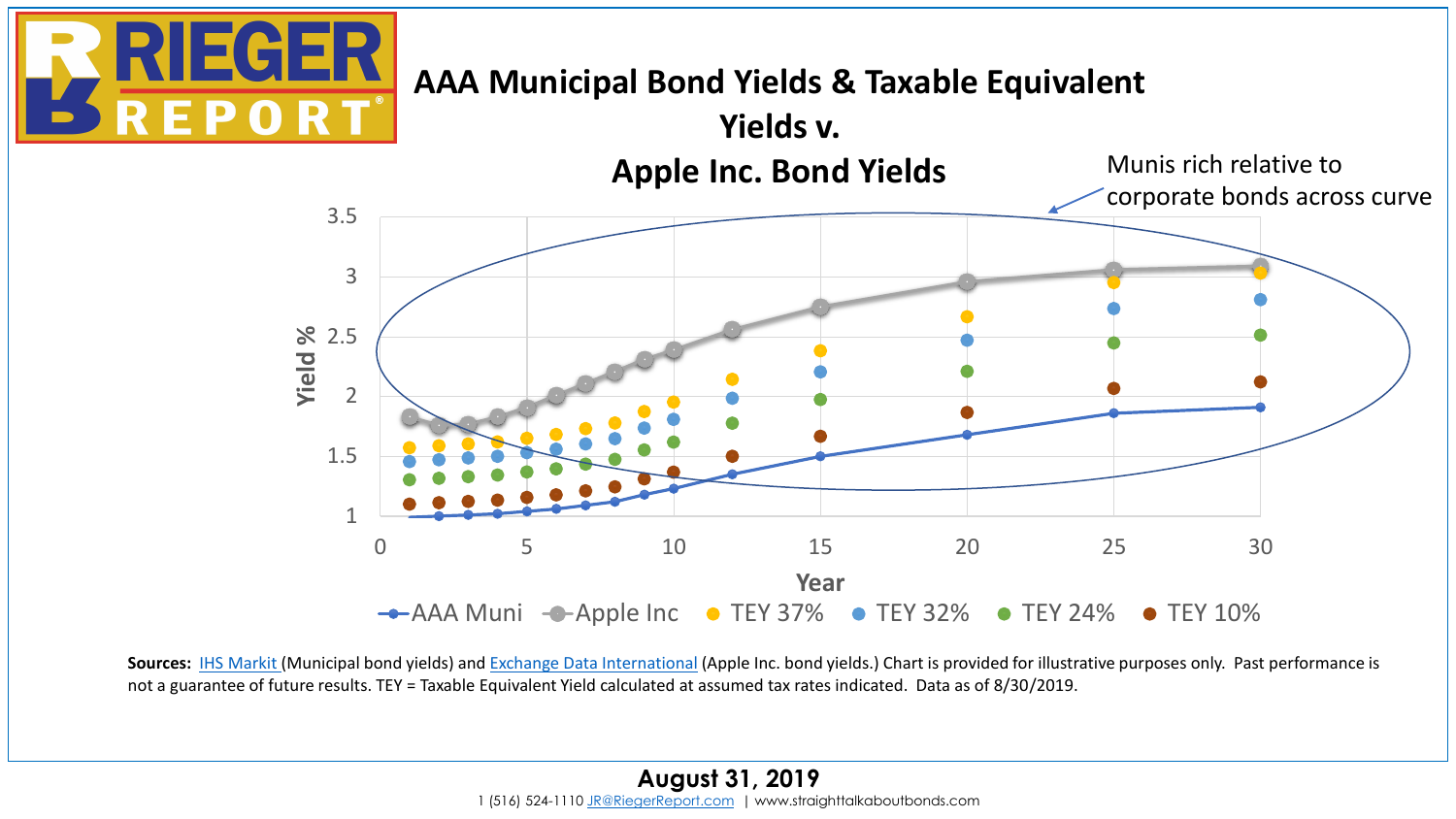

#### **Data Resources Used in this Report**

- Municipal bond yields: IHS Markit [www.ihsmarkit.com](http://www.ihsmarkit.com/)
- Apple Inc. bond yields: Exchange Data International Ltd. (EDI) [www.exchange-data.com](http://www.exchange-data.com/)
- U.S. Treasury bond yields: U.S. Department of Treasury [https://www.treasury.gov](https://www.treasury.gov/)
- Index data: S&P Dow Jones Indices, LLC. [www.spindices.com](http://www.spindices.com/)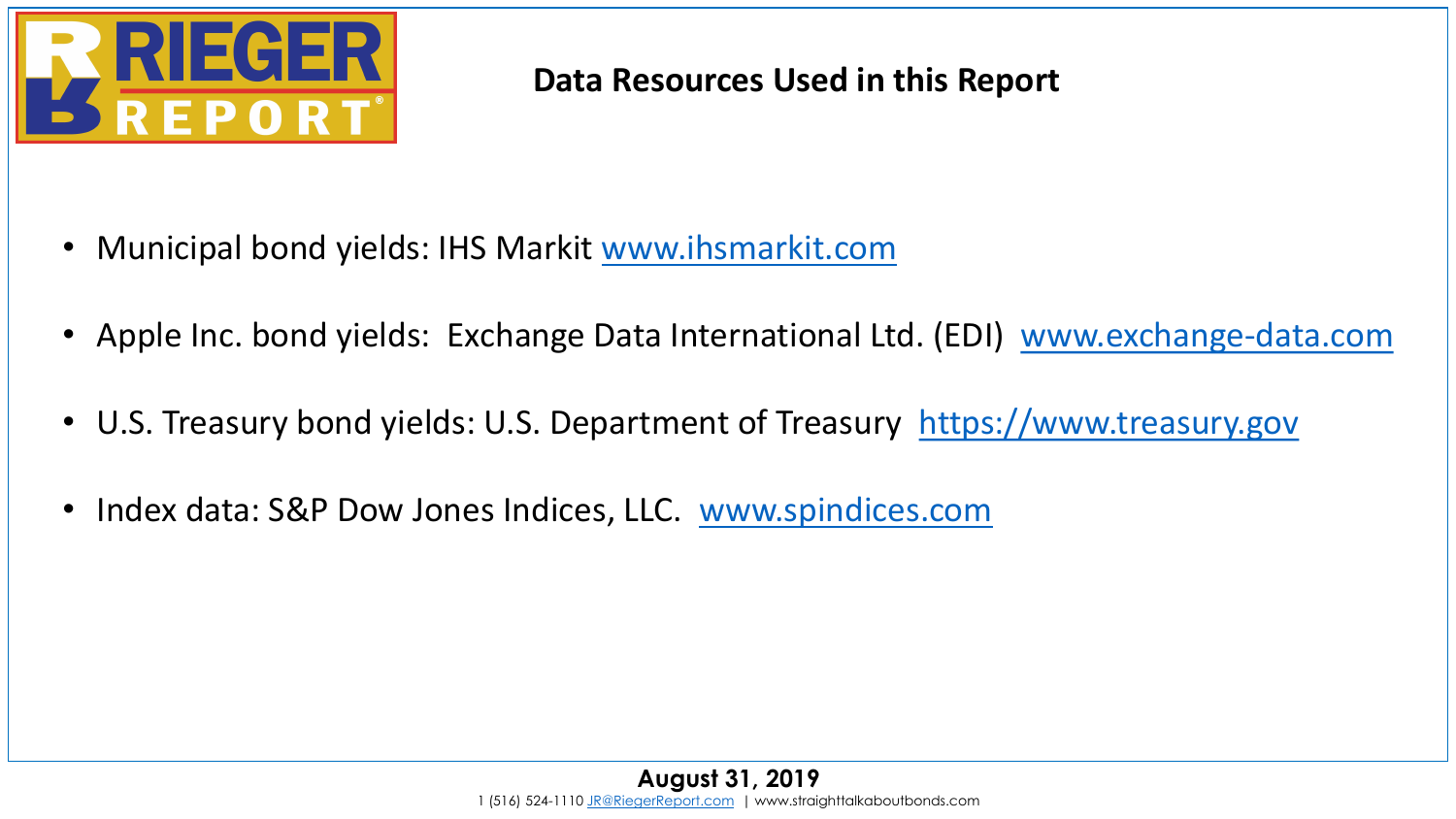

**Notes:**

- **Taxable Equivalent Yield = Tax Exempt Yield / (1 – Federal Tax Rate)**
- **2019 tax brackets, however not all tax brackets are represented herein**
- **End of day yields are used**

#### **Analyst Disclosure:**

• **At the time of this writing, JR Rieger owns individual municipal bonds and a municipal bond fund. JR does not own bonds issued by Apple Inc.**